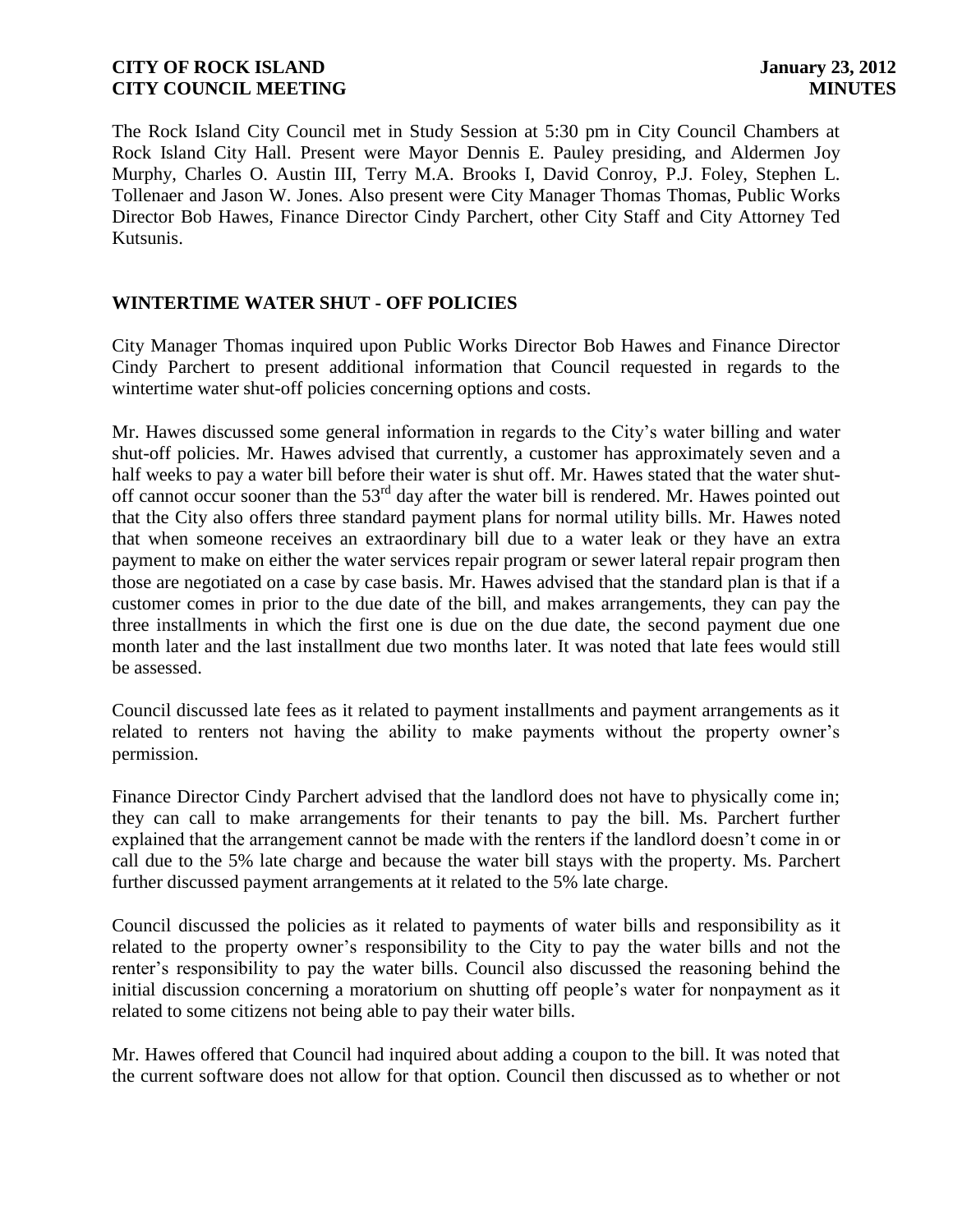the software could be modified. Mr. Hawes commented that this is canned software; staff could go back to the company and ask if it could be modified.

Mr. Hawes discussed overtime costs as it related to not disconnecting water services for nonpayment during the winter months. Mr. Hawes advised that this option would defer approximately 1,040 shut-offs being posted and 224 actual shut-offs. Mr. Hawes added that this is assuming that staff can catch up with the back log in four weeks after the moratorium ended. Mr. Hawes stated that to accommodate the workload, it would take about 240 hours of Public Works time to be diverted from other activities to do the postings and shut-offs. Mr. Hawes added that an additional \$2,800.00 worth of overtime would be needed to open two additional places where people could come in and pay their bill. Mr. Hawes advised that the thought was to open the Finance Department six days a week and also take payments at the Police Department and the Marina for four weeks. Mr. Hawes further explained that \$400,000.00 in revenue would be deferred, which is cash on hand, and this would be reduced to approximately \$2,500.00 in lost interest.

Mr. Hawes stated that the idea of a monthly billing system option was looked at without actually doing a monthly billing system. Mr. Hawes explained that a customer could come to the Finance Department and set up a payment plan in advance, determine what a reasonable monthly bill would be based on the usage and set it up on an ACH account. Mr. Hawes noted that a customer would need to have a checking or savings account. Mr. Hawes further explained this option.

Council discussed this option as it related to tenants and landlords in regards to making arrangements and late charges as it related to monthly options.

After more discussion, Mr. Hawes explained that monthly billing requires a couple million dollars investment to change the City's meter system. It was noted that the current software does monthly billing and it will do a budget payment plan if monthly meter reading is used. However, the conversion costs over \$200,000.00 a year (ongoing) to switch to the monthly billing. More discussion followed as it related to modifying the software for payment plan options. Mr. Hawes stated that staff could talk to the software supplier to see if the system could be modified and what the costs would be.

Council discussed shut-off notices as it related to actual disconnections of water services in regards to residents paying their bill after they are disconnected. In addition, Council discussed payment installments as it related to the moratorium.

After more discussion, Council requested more information in regards to the software options and whether there are any ordinances from any community in regards to whether or not a landlord can be fined if the water bill is left unpaid and the water is shut-off on a tenant. In addition, Council discussed whether or not to defer, table or to withdraw the second on the motion regarding Agenda Item #11 concerning wintertime water shut-off policies.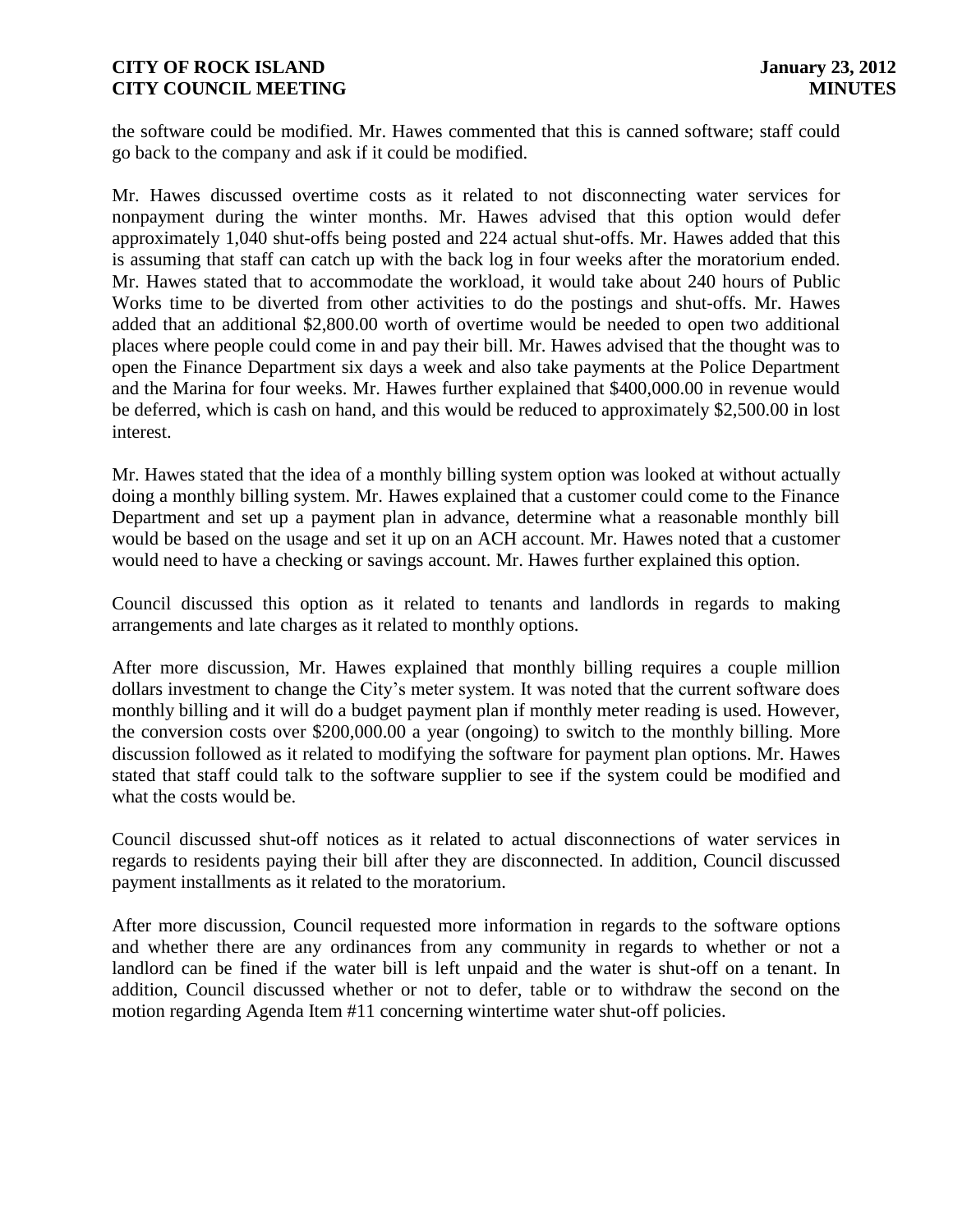## **ADJOURNMENT**

A motion made by Alderman Foley and seconded by Alderman Brooks to adjourn the meeting carried by the following Aye and No vote. Those voting Aye being Alderwoman Murphy, Alderman Austin, Alderman Brooks, Alderman Conroy, Alderman Foley, Alderman Tollenaer and Alderman Jones; those voting No, none.

The meeting was adjourned at 6:10 p. m.

\_\_\_\_\_\_\_\_\_\_\_\_\_\_\_\_\_\_\_\_\_\_\_\_\_\_\_\_\_\_ Aleisha L. Patchin, City Clerk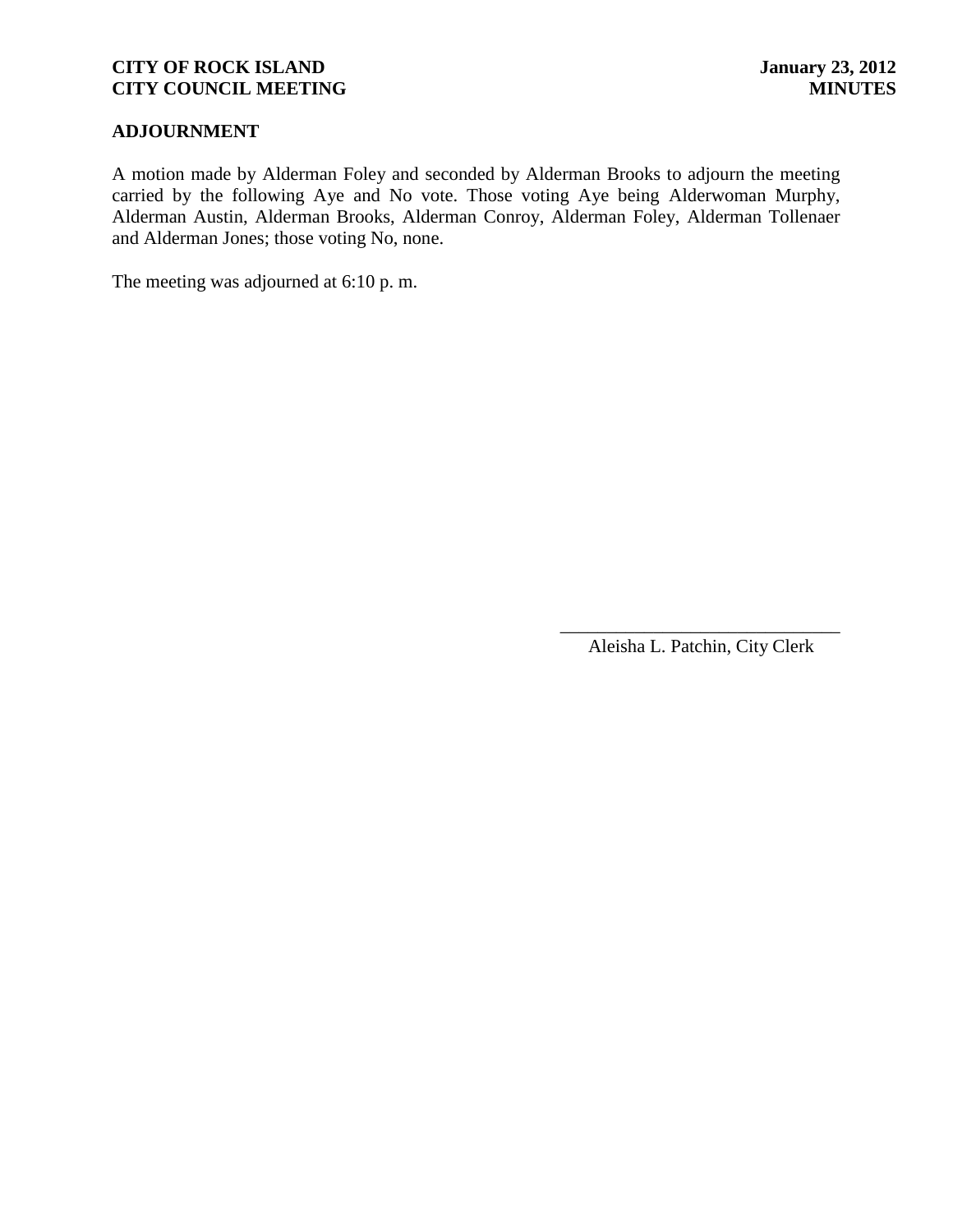Rock Island City Council met in regular session at 6:45 p.m. in Council Chambers of Rock Island City Hall. Present were Mayor Dennis E. Pauley presiding, and Aldermen Joy Murphy, Charles O. Austin III, Terry M.A. Brooks I, David Conroy, P. J. Foley, Stephen L. Tollenaer and Jason W. Jones. Also present were City Manager Thomas Thomas and City Attorney Ted Kutsunis.

### **Introductory Proceedings**

Mayor Pauley called the meeting to order and led in the Pledge of Allegiance. Alderman Foley gave the Invocation.

## Agenda Item #5 **Minutes of the Meeting of January 16, 2012.**

A motion was made by Alderwoman Murphy and seconded by Alderman Jones to approve the Minutes of the Meeting of January 16, 2012. The motion carried by the following Aye and No vote; those voting Aye being, Alderwoman Murphy, Alderman Austin, Alderman Brooks, Alderman Conroy, Alderman Foley, Alderman Tollenaer and Alderman Jones; those voting No, none.

## Agenda Item #6 **Update Rock Island by Mayor Pauley.**

Mayor Pauley advised that the Quad City Alliance for Immigrants & Refugees (QCAIR), with the mission to build community among the Quad Cities' refugees, immigrants and citizens, is currently seeking applications from constituent organizations and individuals for at-large appointments. Mayor Pauley stated that applications will be taken until Tuesday, January  $31<sup>st</sup>$  for those organizations wishing to be part of the inaugural board of directors for QCAIR. It was noted that typical members will be ethnic community based organizations, agencies, churches, school districts and governments working with refugees and immigrants. Mayor Pauley added that for more information visit [www.rigov.org.](http://www.rigov.org/)

Mayor Pauley stated that the Rock Island Preservation Society is seeking nominations for the 2011 Preservation Awards. Mayor Pauley added that the group is looking for nominations for outstanding restoration or renovation of residential, commercial, religious or public buildings that are 50 years old or more in the city limits of Rock Island. It was noted that nominations must be received by March 1<sup>st</sup>. Mayor Pauley indicated that for more details, please visit [www.rockislandpreservation.org.](http://www.rockislandpreservation.org/)

Mayor Pauley offered that Saukie Golf Course has firewood for sale at \$10.00 for a bundle or \$65.00 for a truck load on a first come, first served basis. It was noted to call Tom Hergert at (309) 732-2124 for arrangements and questions.

Mayor Pauley advised that the January art exhibit at the Rock Island Main Library features art works by Rock Island/Milan elementary students. It was noted that the "Art Start" show is sponsored and organized by the Rock Island Art Guild. Mayor Pauley stated that works are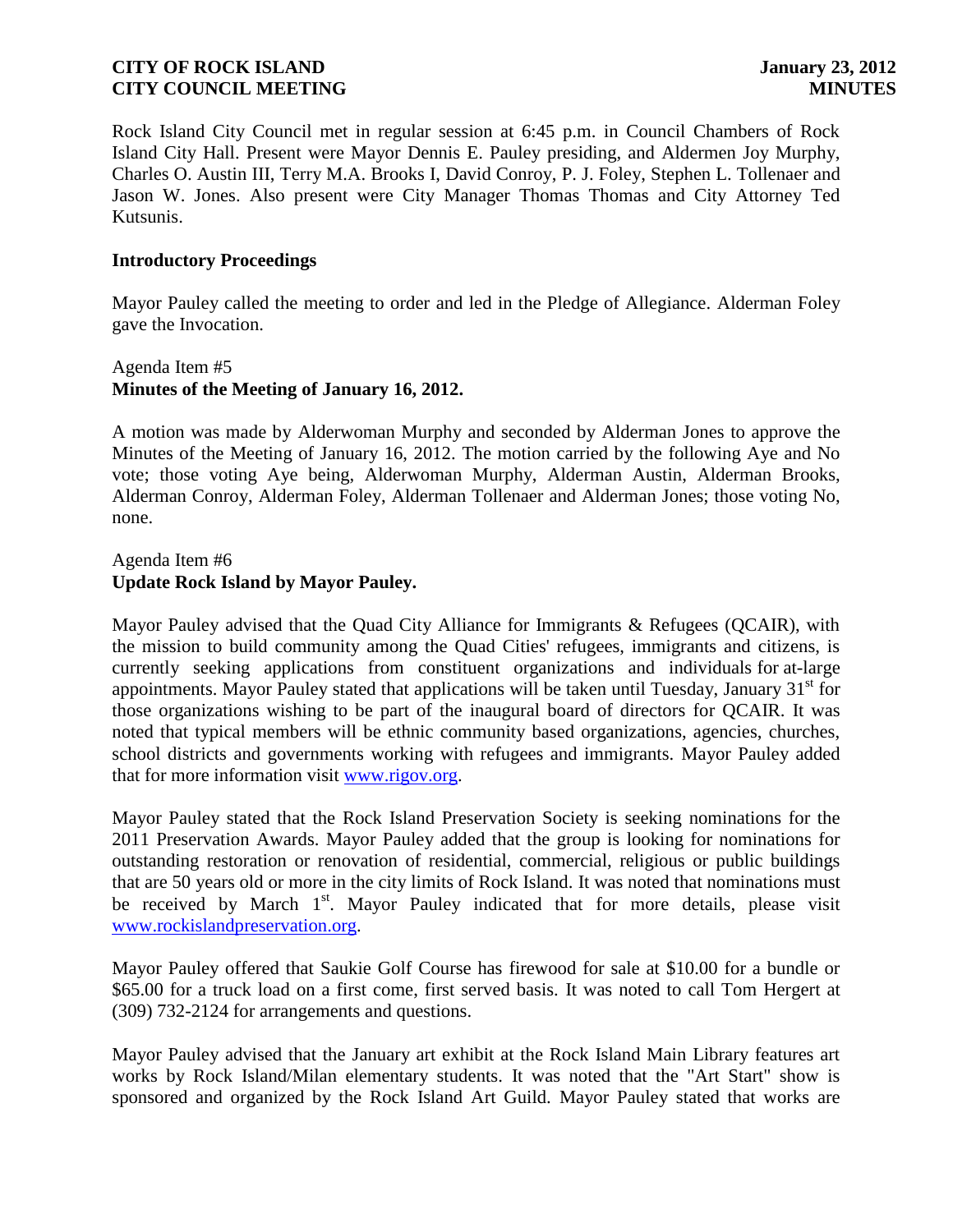available for viewing during regular library hours. Mayor Pauley added that the show is on the 2<sup>nd</sup> floor of the Rock Island Main Library. It was noted that third through sixth grade students will be participating from Longfellow Liberal Arts, Earl Hanson, Ridgewood and Rock Island Center for Math & Science.

Mayor Pauley indicated that the Illinois Mathematics and Science Academy's (IMSA) Rock Island Region Field Office will host a Community STEM (Science Technology Engineering Math) Festival for families throughout the Quad Cities area on Tuesday, January  $24<sup>th</sup>$  from 5:00 pm to 7:00 pm at the Rock Island Center for Math and Science Elementary School. Mayor Pauley stated that the festival will consist of hands-on demonstrations for the entire family in the fields of science, technology, engineering, and mathematics presented by local professionals, educators, students, and experts from community-based organizations. It was noted that participants will make ecological crafts with the Quad Cities Botanical Center, ride an energy bike with Lights for Learning, engineer wind turbine blades with the Advanced Technology Environment and Engineering Center and take part in many more activities. The Mayor stated that this event is free and open to all families in the Quad Cities area, and free prizes will be given to the first 500 student participants.

## Agenda Item #7 **Proclamation declaring January 27, 2012 as Langman Construction Day.**

Mayor Pauley read the Proclamation. Mr. Chuck Langman and family accepted the Proclamation. The Mayor also presented the business benchmark award and a Key to the City to Mr. Langman. Mr. Langman thanked the Mayor and Council for the Proclamation and the award and stated that the City of Rock Island has been wonderful to Langman Construction.

# Agenda Item #8 **Claims for the week of January 13 through January 19 in the amount of \$650,761.46.**

It was moved by Alderman Austin and seconded by Alderman Conroy to allow the claims. The motion carried by the following Aye and No vote: those voting Aye being, Alderwoman Murphy, Alderman Austin, Alderman Brooks, Alderman Conroy, Alderman Foley, Alderman Tollenaer and Alderman Jones; those voting No, none.

### Agenda Item #9

## **Report from the Public Works Department regarding a lease renewal for the Sunset Marina apartment**.

 Alderwoman Murphy moved and Alderman Austin seconded to approve the lease renewal as written and authorize the City Manager to execute the contract documents. The motion carried by the following Aye and No vote: those voting Aye being, Alderwoman Murphy, Alderman Austin, Alderman Brooks, Alderman Conroy, Alderman Foley, Alderman Tollenaer and Alderman Jones; those voting No, none.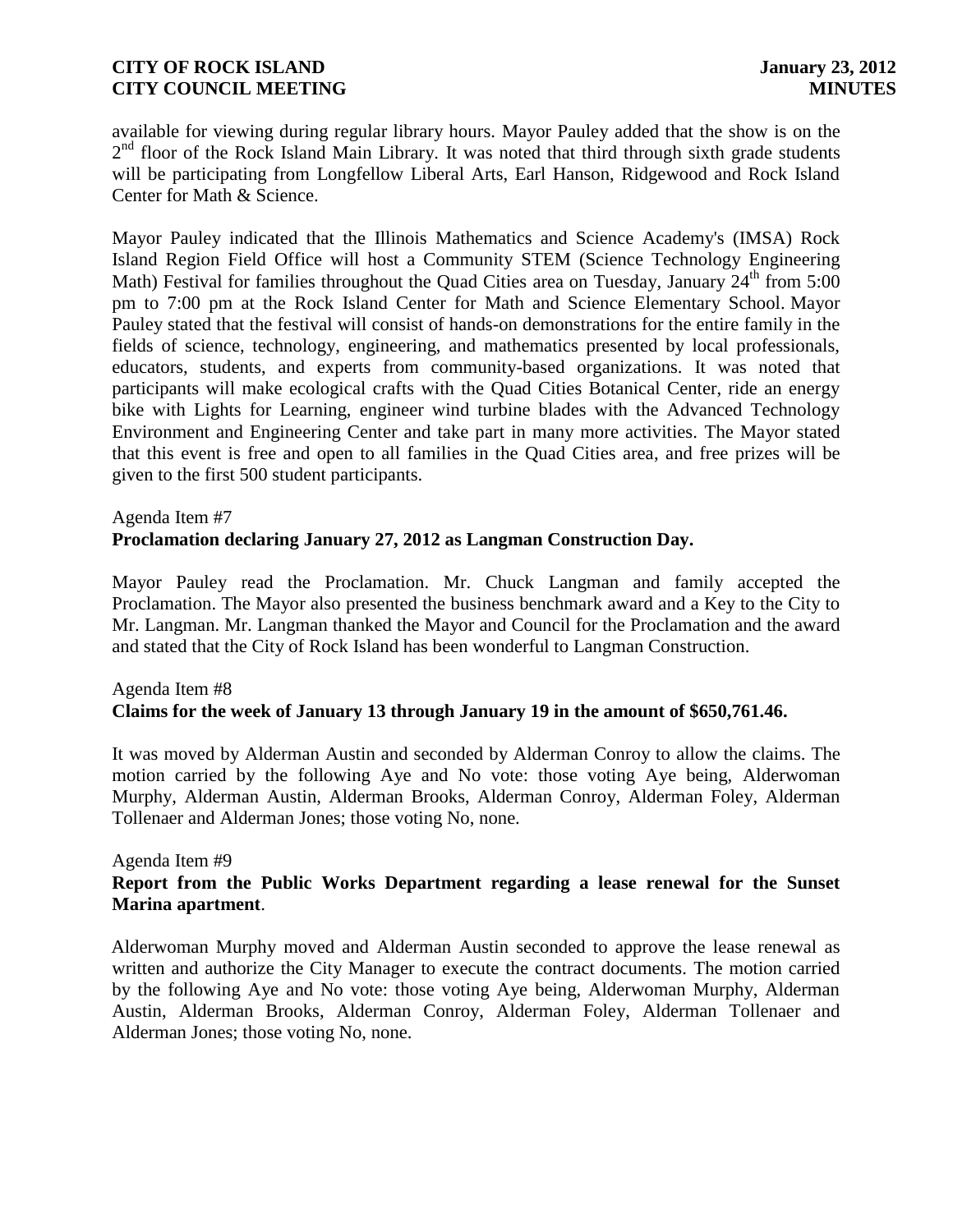#### Agenda Item #10

**Report from the Community and Economic Development Department regarding a Resolution providing for a feasibility study on the designation of a portion of the City of Rock Island as a redevelopment project area (I-280/ IL Route 92 N.E.) and a contract with PGAV Planners for drafting a redevelopment plan and meeting conditions of the TIF statute.** 

It was moved by Alderman Conroy and seconded by Alderman Foley to adopt the resolution as recommended, approve the contract with PGAV Planners and authorize the City Manager to execute the contract documents. The motion carried by the following Aye and No vote: those voting Aye being, Alderwoman Murphy, Alderman Austin, Alderman Brooks, Alderman Conroy, Alderman Foley, Alderman Tollenaer and Alderman Jones; those voting No, none.

#### Agenda Item #11

**Report from the Public Works Department regarding wintertime water shut-off policies, recommending no changes in the policies for the disconnection of water services for nonpayment.** (*A motion remained on the floor* **- Alderwoman Murphy moved and Alderman Brooks seconded to approve no changes in the policies as recommended**.)

Note: Agenda Item #11 was deferred from the January 16, 2012 Council meeting.

At this time, Alderman Brooks removed his second. Mayor Pauley inquired as to whether there was another second. With no other second, Mayor Pauley inquired as to whether there was another motion. With no other motion, Mayor Pauley stated that this item has died until someone brings it back.

#### Agenda Item #12

### **Report from the Finance Department regarding an adjustment to the Fiscal Year 2012 Budget, recommending increasing the Water Operation and Maintenance Fund in the amount of \$318,051.72.**

It was moved by Alderwoman Murphy and seconded by Alderman Conroy to approve the budget adjustment as recommended. The motion carried by the following Aye and No vote: those voting Aye being, Alderwoman Murphy, Alderman Austin, Alderman Brooks, Alderman Conroy, Alderman Foley, Alderman Tollenaer and Alderman Jones; those voting No, none.

#### Agenda Item #13

**Report from the Community and Economic Development Department regarding an amendment to the Brick Streets Plan, recommending adding the four blocks listed in the report as Category 4 streets where resurfacing and patching with materials other than brick would be permitted**.

Alderman Jones moved and Alderwoman Murphy seconded to approve the amendment as recommended.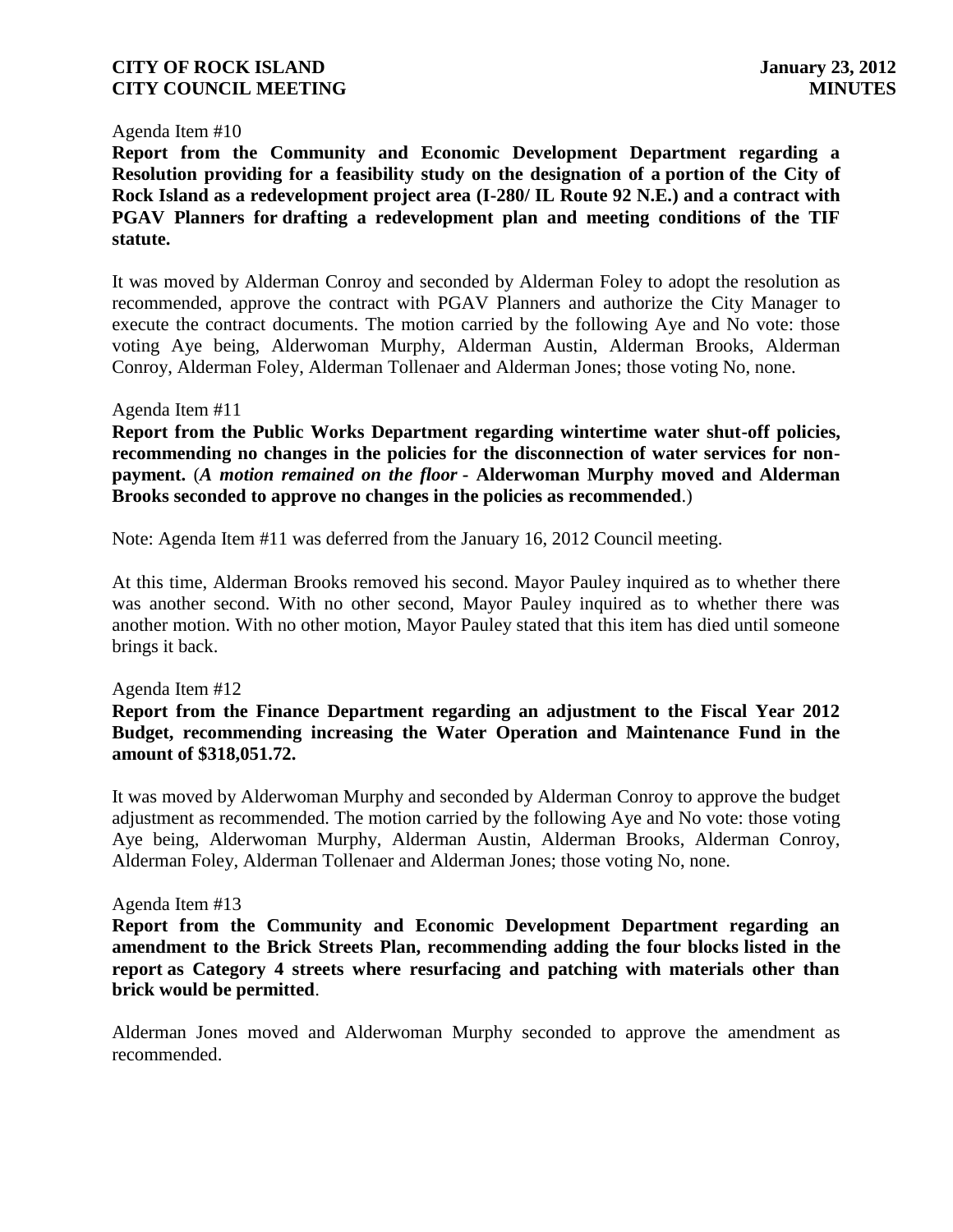Discussion followed. Alderman Conroy inquired as to whether the City still has the policy for allocating a certain amount of money in the street budget for brick streets.

Public Works Director Bob Hawes stated yes and that it is approximately 5%, which is about \$80,000.00 per year.

After discussion, the motion carried by the following Aye and No vote: those voting Aye being, Alderwoman Murphy, Alderman Austin, Alderman Brooks, Alderman Conroy, Alderman Foley, Alderman Tollenaer and Alderman Jones; those voting No, none.

#### Agenda Item #14

## **Report from the Traffic Engineering Committee regarding a request to ban parking on the east side of 21st Street between 18th and 19th Avenue.**

It was moved by Alderman Foley and seconded by Alderwoman Murphy to approve the request as recommended and refer to the City Attorney for an ordinance. The motion carried by the following Aye and No vote; those voting Aye being, Alderwoman Murphy, Alderman Austin, Alderman Brooks, Alderman Conroy, Alderman Foley, Alderman Tollenaer and Alderman Jones; those voting No, none.

#### Agenda Item #15

# **Report from the Traffic Engineering Committee regarding a request for the installation of a handicapped parking space at 1005 17th Avenue.**

Alderman Jones moved and Alderman Austin seconded to approve the request as recommended and refer to the City Attorney for an ordinance. The motion carried by the following Aye and No vote: those voting Aye being, Alderwoman Murphy, Alderman Austin, Alderman Brooks, Alderman Conroy, Alderman Foley, Alderman Tollenaer and Alderman Jones; those voting No, none.

# Agenda Item #16

### **Report from the Mayor regarding appointments to the QCAIR Board.**

It was moved by Alderwoman Murphy and seconded by Alderman Austin to approve the appointments as recommended.

Alderwoman Murphy commented that Ed Hanna is the community person that is going to be appointed and he has worked tirelessly on this issue. Alderwoman Murphy advised that she was glad that Mr. Hanna has been accepted and appreciated all of the hard work that he has done.

After comments, the motion carried by the following Aye and No vote; those voting Aye being, Alderwoman Murphy, Alderman Austin, Alderman Brooks, Alderman Conroy, Alderman Foley, Alderman Tollenaer and Alderman Jones; those voting No, none.

Ed Hanna (Neighborhood Partners President) and Alan Carmen (City Staff) were appointed to the QCAIR Board for three year terms.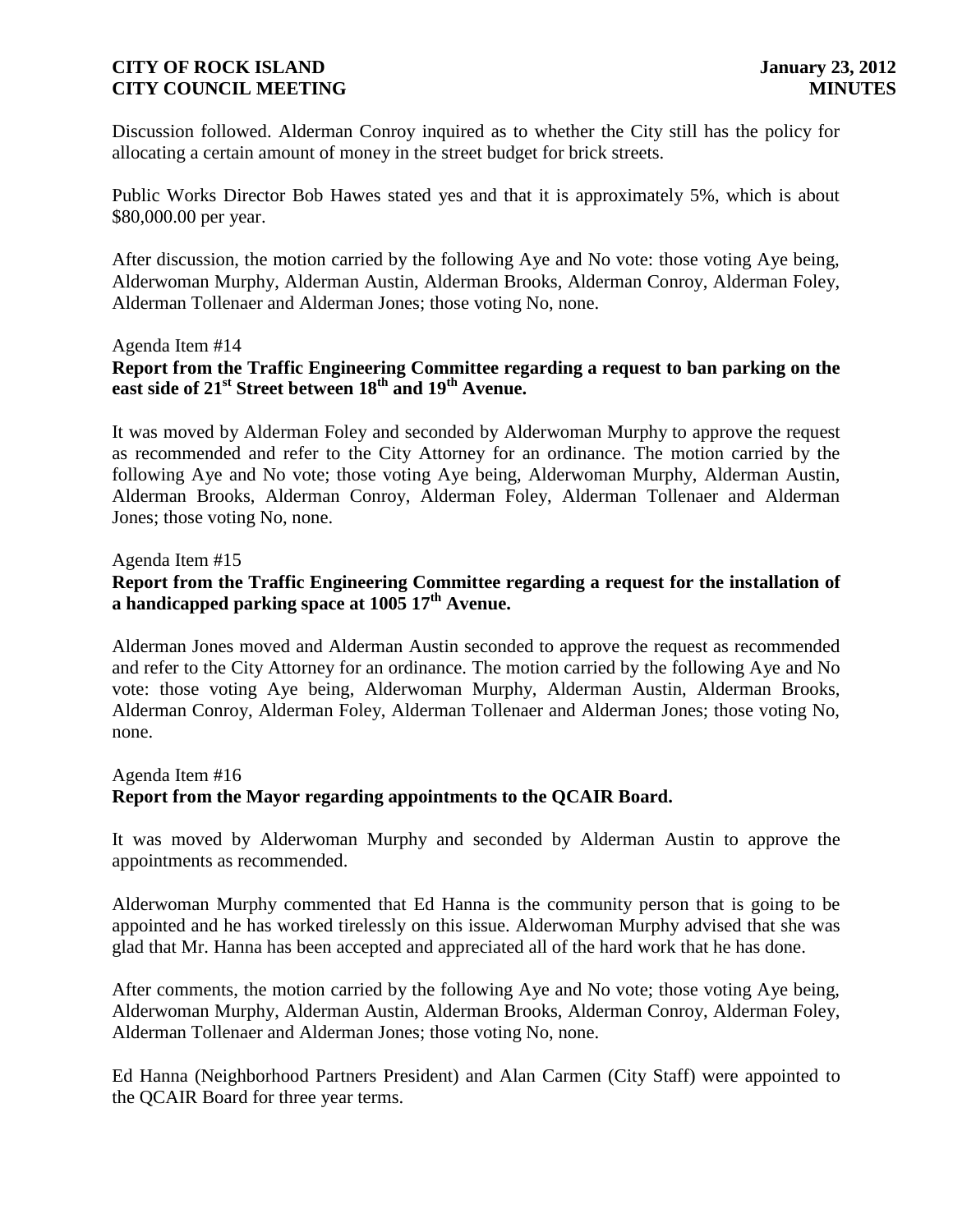#### Agenda Item #17

**Report from the City Clerk regarding an event for the Lucky Shamrock Irish Pub, requesting utilization of the alley way between 3rd and 4th Avenue on the east side of 20th Street, permission to have live music outside and a request to set up a canopy on Saturday, March 17, 2012 at 313 20th Street.**

Alderwoman Murphy moved and Alderman Jones seconded to approve the event with music, utilization of the alley way and the setup of a canopy as recommended, subject to complying with all liquor license regulations. The motion carried by the following Aye and No vote; those voting Aye being, Alderwoman Murphy, Alderman Austin, Alderman Brooks, Alderman Conroy, Alderman Foley, Alderman Tollenaer and Alderman Jones; those voting No, none.

Agenda Item #18 **Other Business**

No one signed up to address Council to speak on a topic.

Alderman Brooks stated that he and Alderman Foley discussed the issue of asking different Council members from different cities to come together and try to come up with some type of discussion in regards to violence throughout the Quad Cities.

Alderman Foley indicated that in reference to the shooting several weeks ago, all of the communities in the Quad Cities need to come together and work out solutions on issues that the communities have and issues dealing with violence.

Alderman Conroy stated that last Saturday an event with the Mayor was held at the Southwest Library. Alderman Conroy noted that the Mayor holds these coffees and conversations in the morning. Alderman Conroy encouraged everyone to go to this event when it comes to their neighborhood or ward. It was noted that these events are open formats and discussion may include issues that affect the City or a citizen's ward.

Mayor Pauley advised that the next event will be held in several months, but no date is set yet. Mayor Pauley added that this event will take place in Ward Six (6).

Alderwoman Murphy reminded everyone to shop Rock Island. Alderwoman Murphy pointed out the many different places to go in Rock Island to have coffee or hot chocolate. Various places mentioned included; McDonalds, Hy-Vee, City Limits, Cool Beanz Coffeehouse, Lee's on 14<sup>th</sup> and Theo's downtown. Alderwoman Murphy encouraged everyone to shop Rock Island.

#### Agenda Item #19 **No Executive Session.**

An Executive Session was not held.